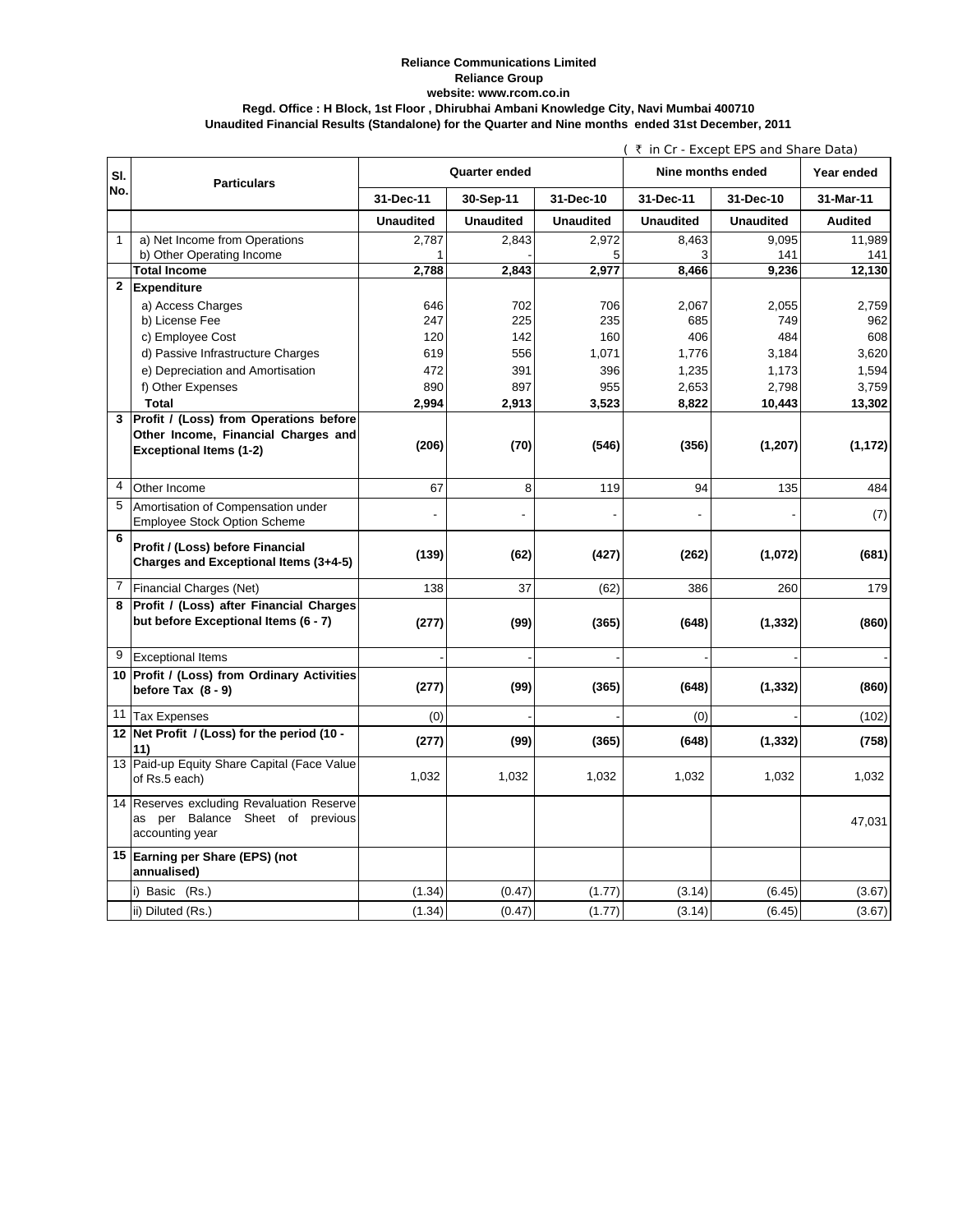( ₹ In Cr - Except EPS and Share Data)

| SI.<br>No. |                                                                                                 | Quarter ended    |                  |                  | Nine months ended |                  | Year ended     |
|------------|-------------------------------------------------------------------------------------------------|------------------|------------------|------------------|-------------------|------------------|----------------|
|            | <b>Particulars</b>                                                                              | 31-Dec-11        | 30-Sep-11        | 31-Dec-10        | 31-Dec-11         | 31-Dec-10        | 31-Mar-11      |
|            |                                                                                                 | <b>Unaudited</b> | <b>Unaudited</b> | <b>Unaudited</b> | <b>Unaudited</b>  | <b>Unaudited</b> | <b>Audited</b> |
|            | 16 Public Shareholding                                                                          |                  |                  |                  |                   |                  |                |
|            | Number of Shares                                                                                | 663,318,324      | 663,318,324      | 663,296,821      | 663,318,324       | 663,296,821      | 663,296,821    |
|            | Percentage of Shareholding                                                                      | 32.14%           | 32.14%           | 32.14%           | 32.14%            | 32.14%           | 32.14%         |
|            | 17 Promoters<br>and<br>Promoter<br>Group<br>Shareholding                                        |                  |                  |                  |                   |                  |                |
|            | a) Pledged / Encumbered                                                                         |                  |                  |                  |                   |                  |                |
|            | - Number of Shares                                                                              | Nil              | Nil              | Nil              | Nil               | Nil              | Nil            |
|            | - Percentage of Shares (as a % of the<br>total shareholding of promoters and<br>Promoter Group) | N.A              | N.A              | <b>NA</b>        | N.A               | N.A              | <b>NA</b>      |
|            | - Percentage of Shares (as a % of the<br>total share capital of the company)                    | N.A              | N.A              | NA               | N.A               | N.A              | <b>NA</b>      |
|            | b) Non -encumbered                                                                              |                  |                  |                  |                   |                  |                |
|            | - Number of Shares                                                                              | 1,400,708,557    | 1,400,708,557    | 1,400,730,060    | 1,400,708,557     | 1,400,730,060    | 1,400,730,060  |
|            | - Percentage of Shares (as a % of the<br>total shareholding of promoters and<br>Promoter Group) | 100.00%          | 100.00%          | 100.00%          | 100.00%           | 100.00%          | 100.00%        |
|            | - Percentage of Shares (as a % of the<br>total share capital of the company)                    | 67.86%           | 67.86%           | 67.86%           | 67.86%            | 67.86%           | 67.86%         |
|            | Segment wise Revenue, Results and Capital Employed                                              |                  |                  |                  |                   |                  |                |
|            | 18 Segment Revenue                                                                              |                  |                  |                  |                   |                  |                |
|            | a) Wireless                                                                                     | 2,339            | 2,341            | 2,594            | 7,027             | 7,989            | 10,231         |
|            | b) GEBU                                                                                         | 1,197            | 1,302            | 1,281            | 3,757             | 3,795            | 5,480          |
|            | c) Others / Unallocated                                                                         | 26               | 8                | 73               | 53                | 117              | 284            |
|            | Total                                                                                           | 3,562            | 3,651            | 3,948            | 10,837            | 11,901           | 15,995         |
|            | Less: Inter segment revenue                                                                     | 707              | 800              | 852              | 2,277             | 2,530            | 3,381          |
|            | <b>Net Income from Operations</b>                                                               | 2,855            | 2,851            | 3,096            | 8,560             | 9,371            | 12,614         |
|            | 19 Segment Results                                                                              |                  |                  |                  |                   |                  |                |
|            | Profit / (Loss) before Tax and Financial<br>Charges from each segment                           |                  |                  |                  |                   |                  |                |
|            | a) Wireless                                                                                     | (65)             | $\overline{7}$   | (154)            | (85)              | (296)            | 27             |
|            | b) GEBU                                                                                         | 116              | 111              | (167)            | 353               | (289)            | (222)          |
|            | c) Others / Unallocated                                                                         | (190)            | (180)            | (106)            | (530)             | (487)            | (493)          |
|            | Total                                                                                           | (139)            | (62)             | (427)            | (262)             | (1,072)          | (688)          |
|            | Less: Financial Charges (Net)                                                                   | 138              | 37               | (62)             | 386               | 260              | 179            |
|            | Less : Exceptional Items                                                                        |                  |                  |                  |                   |                  | $\blacksquare$ |
|            | Less: Amortisation of Compensation<br>under Employee Stock Option Scheme                        |                  |                  |                  |                   |                  | (7)            |
|            | <b>Total Profit / (Loss) before Tax</b>                                                         | (277)            | (99)             | (365)            | (648)             | (1, 332)         | (860)          |
|            | 20 Capital Employed                                                                             |                  |                  |                  |                   |                  |                |
|            | (Segment assets - Segment liabilities)                                                          |                  |                  |                  |                   |                  |                |
|            | a) Wireless                                                                                     | 32,680           | 30,384           | 32,524           | 32,680            | 32,524           | 33,572         |
|            | b) GEBU                                                                                         | 2,924            | 3,251            | 3,459            | 2,924             | 3,459            | 2,992          |
|            | c) Others / Unallocated                                                                         | 40,509           | 40,646           | 40,417           | 40,509            | 40,417           | 43,033         |
|            | Total                                                                                           | 76,113           | 74,281           | 76,400           | 76,113            | 76,400           | 79,597         |